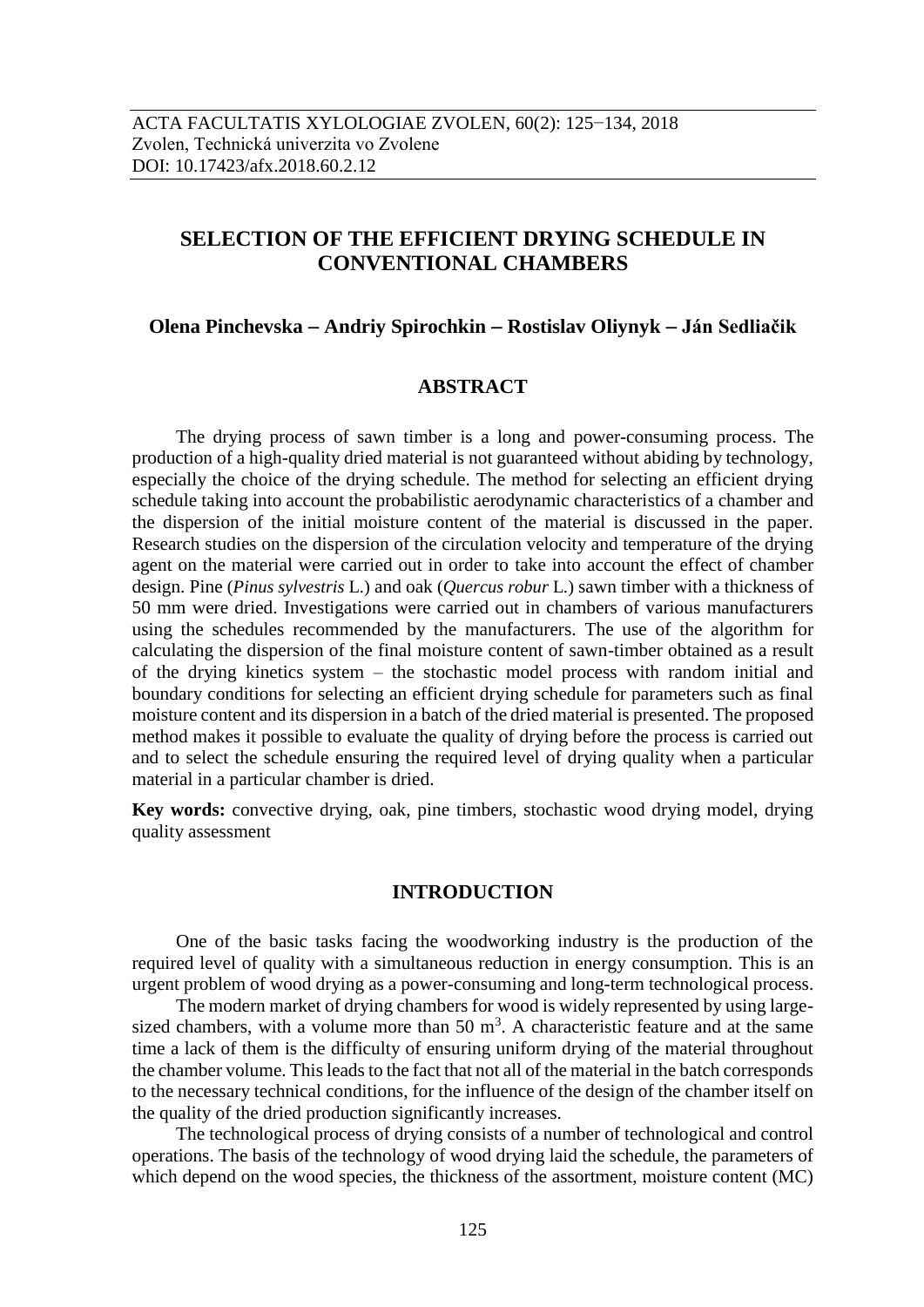and the purpose of the material. It is rather difficult to choose the optimal schedule due to the inconsistency of factors influencing its choice as: the intensity of the process and the quality of the material, the duration of the process and the power consumption, etc. Scientists from all over the world were engaged in developing the schedules at different times (KRECHETOV 1949, SOKOLOV 1968, SERGOVSKIY and RASEV 1987, TIEMAN 1917, KEEY *et al*. 2000). The most common principle of construction of wood drying regimes is the section of the parameters of the drying agent, depending on the moisture content of the material.

Each company manufacturer of chambers recommends its own development of drying schedules, which are incorporated into the program of automatic process control. Common to all schedules is that they are built on the principle of preserving the integrity of wood and, accordingly, depend on the physical properties of the material, the main one being density. The density of wood, in turn, depends significantly on the growth conditions, which leads to the need for correcting regimes for other regions in accordance with the physical properties of the wood that grows there (SCHEPASCHENKO *et al*. 2017, CANDEL-PEREZ *et al*. 2018, WATANABE *et al*. 2017, HERMAWAN *et al*. 2012, KLEMENT and VILKOVSKA 2015).

The correct selection of the drying schedule is characterized by the quality of the dried material. An analysis of the effect of drying schedules on the quality of the material has been devoted to a significant number of works (BERROCAL *et al*. 2017, YAMASAKI *et al*. 2017, SCHNABEL *et al*. 2017, ZANUNCIO *et al*. 2017, MILIC and KOLIN 2008, DZURENDA and DELISKI 2012). One of the main indicators that characterize the quality of dried lumber is the magnitude of internal stresses (SOKOLOVSKY Y. *et al*. 2016). Empirically, various methods have been developed to determine internal stresses during the drying of coniferous sawn timber, which will allow us to characterize the quality of dried products (ZHAN and AVRAMIDIS 2017).

A method for assessing drying quality using a simulation tool has been experimentally confirmed for larch wood. This method allows selection the optimal drying regime for larch, taking into account power consumption and material quality. Similar researches have been conducted to improve existing schedules of drying materials from teak (*Tectona grandis* L.) in order to intensify the process. However, a decrease in the quality of the dried material noticed with a reduction in the duration of the process (BERROCAL *et al*. 2017).

Quality assessment is carried out according to the following indicators: MC, deviation of the actual final MC of the material from the specified, dispersion of the MC in the batch of dried sawn timber in the form of the standard deviation  $\pm 2\sigma_{W_k}$  conditional indicator of internal stresses. The values of some of them can be determined analytically based on the actual characteristics of the material loaded into the chamber, as well as the chamber's ability to implement the schedule parameters uniformly over the volume of the material. For this, it is necessary to develop a method for simulating the drying process of sawn timber using different regimes that provide the necessary level of drying quality. Given the shortage of wood raw materials, ensuring quality of drying is an important task of resource and energy conservation.

The main aim is to develop a method for selecting a drying schedule taking into account the required level of quality of the dried material.

## **MATERIAL AND METHODS**

#### **Methods**

To predict the quality of drying of sawn-timber by such parameters as final MC, *Wf*, and its dispersion,  $\pm 2\sigma_{W_f}$ , in a batch of dried material it is efficient to use a model with random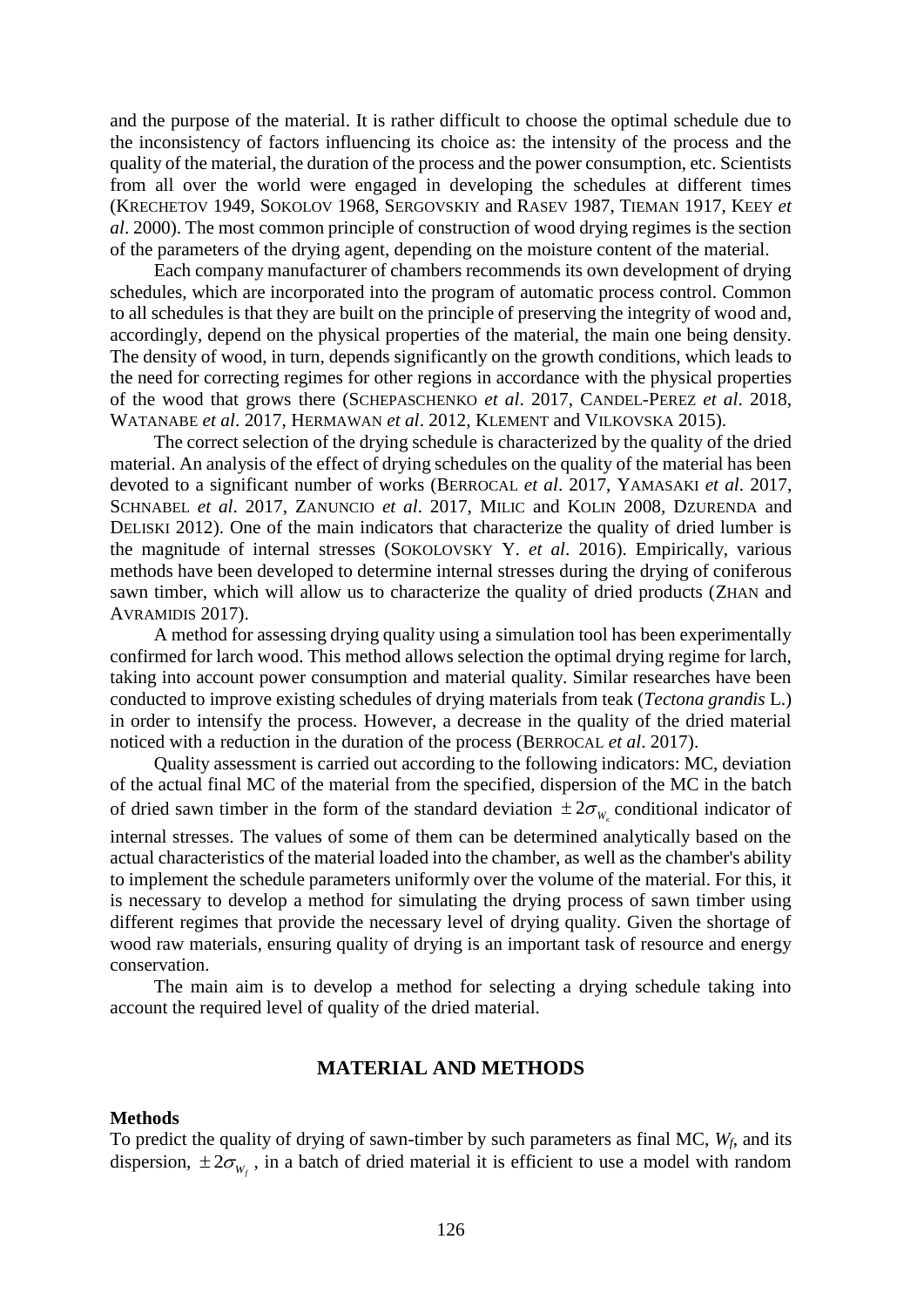initial and boundary conditions (PINCHEVSKA *et al*. 2016). The solution of this problem has the form of moment equations for the mathematical expectation and dispersion of the final MC of sawn timber (Feller 1980). The practical use of these equations is possible after an experimental determination of the dispersion of the wood moisture conductivity coefficient,  $d_a$ , the initial MC of the sawn timber,  $d_{Wi}$ , the moisture exchange coefficient, and the equilibrium moisture content (EMC) of the wood,  $d_{EMC}$ . The definition of these parameters does not cause difficulties. The determination of the variability of the wood moisture conductivity coefficient is currently difficult, since only average values of this parameter are presented in the literature without data on dispersion, and for a limited number of wood species. Therefore, this parameter was adopted as deterministic.

Thus, the algorithm for calculating the dispersion of the final MC of sawn timber is:

$$
d^{(n)}_{W} = \left(\frac{W_{tr}^{(n)} - W_{EMC}^{(n)}}{W_{tr}^{(n-1)} - W_{EMC}^{(n)}}\right)^2 d_{W}^{(n-1)} + d_{W_{EMC}}^n
$$
\n(1)

where:  $n$  – schedule step index,

 $W_{tr}^{(n)}$  – the value of the transition moisture on the schedule step,

 $W_t^{(n-1)}$  – value of the transition moisture in the previous schedule step, for initial conditions  $W_t^{(n-1)} = W_0$ , where  $W_0$  – initial material MC,

 $W_{EMC}^{(n)}$  – EMC on the *n*-schedule step,

 $d^n$ <sub>WEMC</sub> – EMC dispersion on the *n*-schedule step, which can be determined from the experimental determination of the disperse of the temperature field in the chamber:

$$
d_{W_{EMC}}^n = \left(\frac{V_t^n W_{EMC}}{100\%}\right)^2
$$
 (2)

where:  $V_t^h$  – coefficient of variation of the temperature field of the chamber at the  $n$ -<sup>th</sup> stage of the regime, which is directly influenced by the dispersion of the aerodynamic field  $V_{\nu}^{n}$ 

(PINCHEVSKA 2008, BEDELEAN 2014, BEDELEAN 2017, DARABI *et al*. 2015).

Thus, the dispersion of final moisture in a batch of dried material can be determined by the equation:

$$
\pm 2\sigma_{W_f} = \pm 2\sqrt{d_{W_f}^{(n)}}
$$
 (3)

Using different drying schedules, the final result can be predicted and selection the most appropriate schedule for a particular chamber and dried material is before the process, which saves energy and time needed for empirical studies.

#### **Material**

Appropriate measurements were made in the modern convection chambers of various manufacturers as "Nardi", "Copcal", "Termolegno", "Katres", "Luka", "Gorluk K<sup>o</sup>", "Gefest","UL-2" to determine the average circulation velocity of the drying agent and its dispersion through the material. All chambers are equipped with axial fans located in the upper part of the chamber above the stack of sawn timber. The loading volume of the chambers did not exceed  $70 \text{ m}^3$  of the dried material.

Sawn-timber from of oak wood and pine wood of 50 mm thickness were dried. To measure the velocity of airflow, an anemometer with a remote sensing element was used, which makes allowing to determine the air circulation velocity in the range from 0.1 to 20 m·s<sup>-1</sup>. Measurements of the circulation velocity of the drying agent at the outlet from the stack were carried out before the drying process, during the drying process and after it.

In parallel with the measurement of the air circulation rate, measurements were made of its actual temperature in the batch of the dried material throughout the drying process.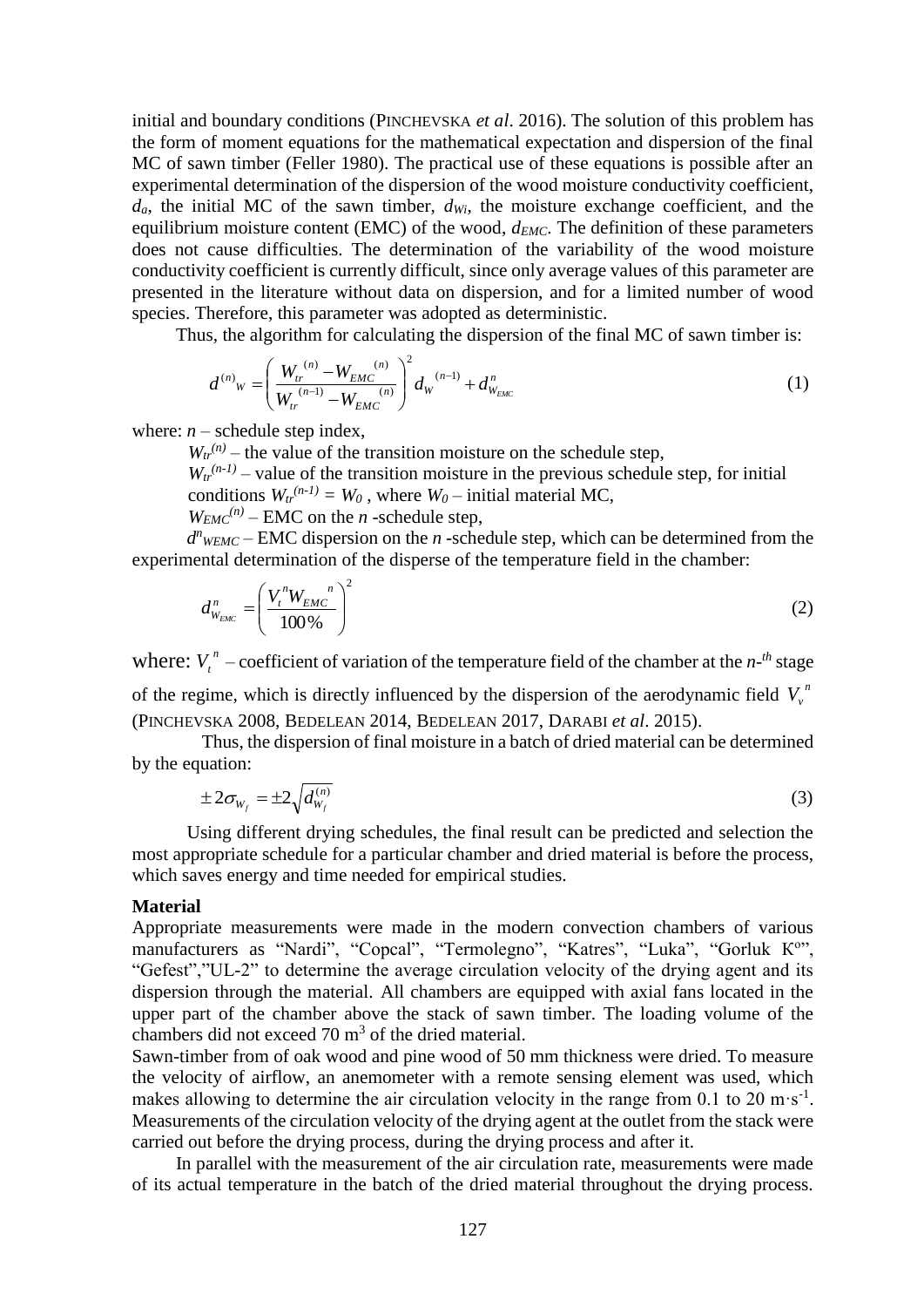Thermocouples were installed in different places of packages of sawn timber so that the sensors were located in gaps between the boards. In total, 20 chambers with a horizontal and vertical circulating drying agent ring installed at Ukrainian enterprises were surveyed. In these chambers, the variance in MC of the sawn timber was also monitored according to the values of the conductometric moisture sensors.

# **RESULTS AND DISCUSSION**

During the drying of the material, the drying speed of the drying agent was practically unchanged, as the fan rotation frequency was constant. The results of measuring the speed and temperature of the drying agent are given in Table 1.

**Tab. 1 Experimental data on the determination of aerodynamic and thermal fields of chambers.**

| Chambers        | The actual average  | Variation                      | The actual average    | Variation                      |
|-----------------|---------------------|--------------------------------|-----------------------|--------------------------------|
|                 | speed of air in the | coefficient of air             | temperature of air in | coefficient of air             |
|                 | stack               | circulation speed              | the entrance of stack | temperature                    |
|                 | $v, m·s-1$          | $V_{\scriptscriptstyle v}$ , % | $t, \degree C$        | $V_{\scriptscriptstyle t}$ , % |
| $\langle$ UL-2» | 2.29                | 40.7                           | 38.3                  | 6.2                            |
|                 |                     |                                | 73.4                  | 5.3                            |
|                 |                     |                                | 93.6                  | 4.4                            |
| «Katres»        | 3.27                | 38.0                           | 35.9                  | 3.0                            |
|                 |                     |                                | 53.8                  | 2.5                            |
|                 |                     |                                | 61.9                  | 2.3                            |
| «Luka»          | 1.27                | 26.8                           | 46.3                  | 2.8                            |
|                 |                     |                                | 53.6                  | 2.4                            |
|                 |                     |                                | 57.6                  | 2.3                            |
| «Termolegno»    | 0.85                | 31.6                           | 44.7                  | 6.9                            |
|                 |                     |                                | 50.6                  | 3.7                            |
|                 |                     |                                | 57.8                  | 2.5                            |
|                 |                     |                                | 61.8                  | 2.3                            |
| «Copcal»        | 0.47                | 72.1                           | 41.8                  | 15.2                           |
|                 |                     |                                | 52.1                  | 12.3                           |
|                 |                     |                                | 60.6                  | 9.6                            |
|                 |                     |                                | 65.6                  | $\overline{5.6}$               |
| «Nardi»         | 0.41                | $\overline{25.5}$              | 46.3                  | 3.2                            |
|                 |                     |                                | 56.1                  | 2.7                            |
|                 |                     |                                | 63.4                  | 1.3                            |
| «Gorluk K°»     | 0.57                | 36.4                           | 39.9                  | 8.5                            |
|                 |                     |                                | 53.6                  | 5.1                            |
|                 |                     |                                | 62.4                  | 2.8                            |
| «Gefest»        | 0.68                | 38.9                           | 39.9                  | 8.7                            |
|                 |                     |                                | 53.8                  | 5.7                            |
|                 |                     |                                | 66.2                  | 2.4                            |

The range of fluctuations in the actual circulation rates of the drying agent at the outlet from the sawn timber stacks in the above chambers was  $0.47-3.27$  m·s<sup>-1</sup>. The coefficient of variation was 16.8–72.1%. Stable correlation dependence with a coefficient of correlation between the dispersion of the aerodynamic  $V_v$ ,% and thermal fields  $V_t$ ,%, which is described by the equation:

$$
V_t = 0.25V_v - 2.85\tag{4}
$$

is significant according to the Student's  $t$ - criterion  $r = 0.88$ .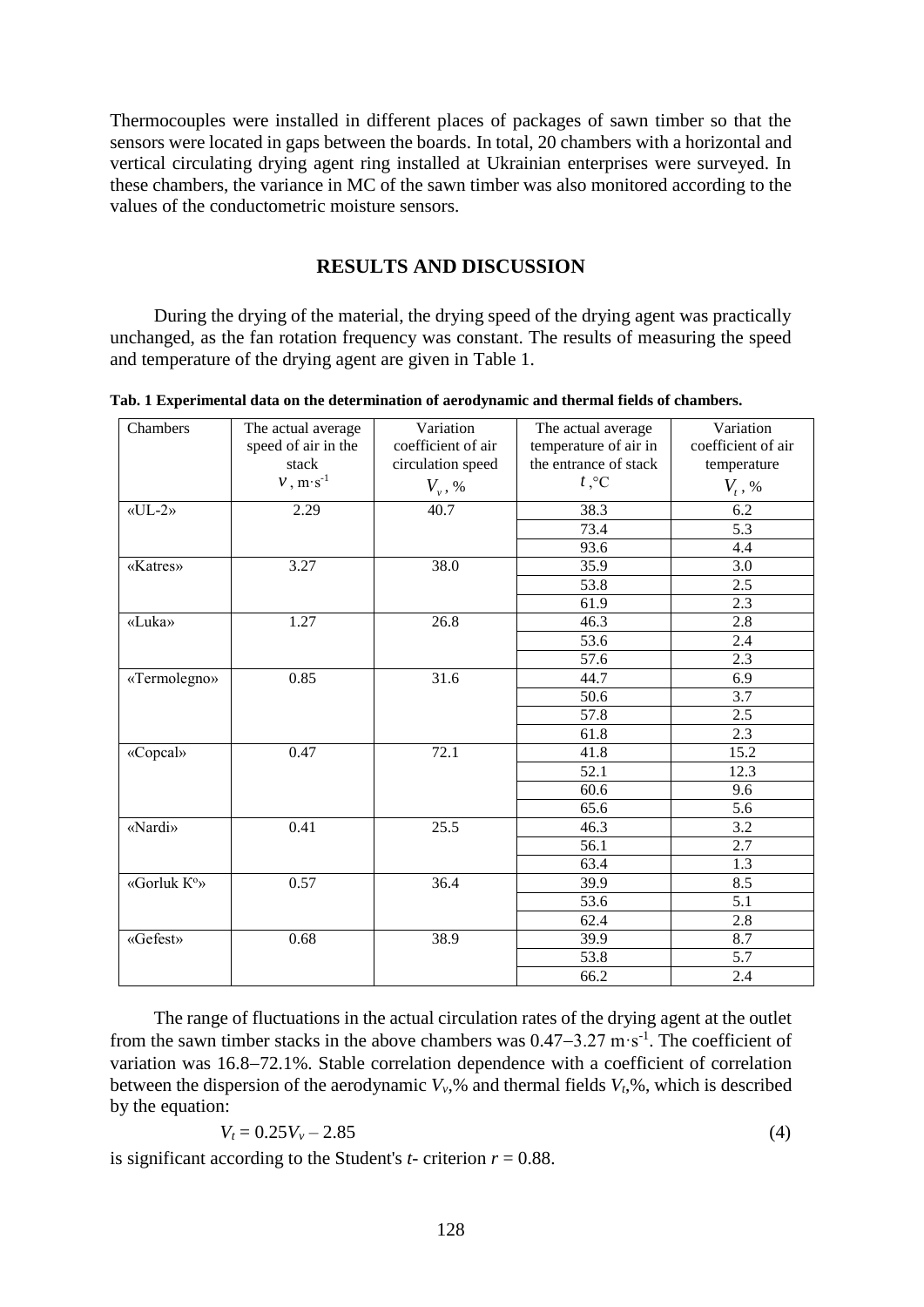The distribution of the temperature field in chambers was investigated throughout the entire drying process – in the initial period in parallel with the measurement of the air circulation velocity, then in the temperature range corresponding to the middle and final periods. Analysis of measurements results showed, if the density of the drying agent with increasing temperature changes, dispersion of the temperature field over the stack of sawn timber decreases.

With some approximation, it can be stated, the fact that for chambers with an average circulation velocity of the drying agent through the stack  $v_{av}$  within  $> 1.0 < v_{av} < 3.0$  m·s<sup>-1</sup> an increase in the uniformity of the heat field by  $1.2-1.4$  times is observed with a variation in the average temperature of the drying agent  $t_{av}$  in the stack of sawn timber  $30 < t_{av} < 80$ °C and for chambers with the range of average air circulation speed  $0.5 < v_{av} \le 1.0 \text{ m} \cdot \text{s}^{-1}$  the uniformity of the thermal field increases  $2.7-3.3$  times with the same temperature parameters.

The conducted researches make it possible to determine the variability of the temperature field of a chamber throughout drying period according to the actual measurements of the air circulation velocity in the initial period, which is not difficult.

Figures 1 and 2 as the example represent the results of calculating the standard deviation of the current MC of pine and oak sawn timber with a thickness of 50 mm with a different actual dispersion of the initial MC during drying in chambers of different manufactures: «Termolegno» (loading volume 50 m<sup>3</sup>, axial fans  $\mathcal{N}$  &  $-$  5 pc, engine power 3 kW, average actual air speed  $V_{av} = 0.85 \text{ m} \cdot \text{s}^{-1}$ , variation coefficient of air circulation speed  $V_v = 31.6\%$ ), «Nardi» (loading volume 70 m<sup>3</sup>, axial fans  $\mathcal{N} \circ 8 - 6$  pc, engine power 3 kW, average actual air speed  $V_{av} = 0.41 \text{ m} \cdot \text{s}^{-1}$ , variation coefficient of air circulation speed  $V_v =$ 25.5%), «Copcal» (loading volume 50 m<sup>3</sup>, axial fans  $\mathcal{N}_2$  6 – 4 pc, engine power 1.5 kW, average actual air speed  $V_{av} = 0.47 \text{m} \cdot \text{s}^{-1}$ , variation coefficient of air circulation speed  $V_v =$ 72.1%).

The variation in the schedule parameters (temperature, humidity, circulation speed of air and its range) for the calculation was made in accordance with the experimental data obtained in determining the dispersion of the thermal and aerodynamic fields of the chambers. It can be seen that the chambers "Termolegno" and "Nardi", which have more even distribution of the drying agent circulation velocity over the stack, are more preferable, however when the sawn timber is dried in with a wide dispersion of initial MC, the quality of the drying decreases.

It should be noted that the degree of influence of the unevenness of the distribution of the drying agent's parameters over the stack is manifested to a greater extent with a smaller dispersion of the initial MC of the sawn timber supplied for drying.



**Fig. 1 Calculated curves of the standard deviation of the current MC of pine sawn timber during drying from:** a – **initial** MC  $W_i = 42.3\%$  to final MC  $W_f = 9.6\%$  with initial MC dispersion  $d_w = 24.1$ , b - **initial MC**  $W_i = 47.0\%$  to final MC  $W_f = 8.0\%$  with initial MC dispersion  $d_w = 94.9$ .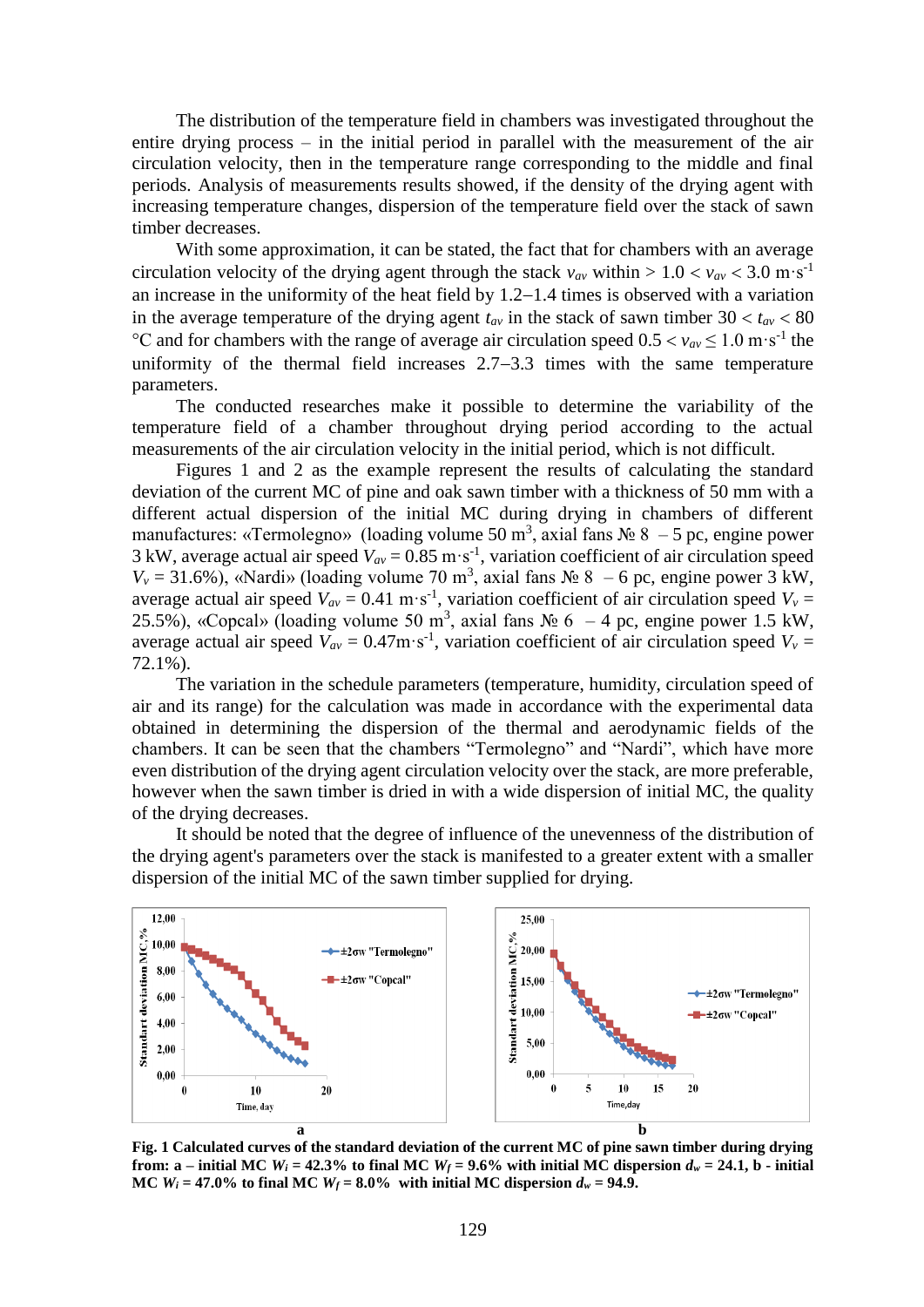A large dispersion of the initial MC increases the expected distribution of the final MC of sawn timber (PANG and WIBER 1998), even in chambers with a uniform aerodynamic field. This again confirms the need (WATANABE *et al*. 2013) for sorting sawn timber according to the initial MC.



**Fig. 2 Calculated curves of the standard deviation of the current MC of oak sawn timber during drying: a** - from initial MC  $W_i = 54.9\%$  to final MC  $W_f = 10.9\%$  with initial MC dispersion  $d_w = 31.8$ , b - from **initial MC**  $W_i = 60.5\%$  to final MC  $W_f = 9.0\%$  with initial MC dispersion  $d_w = 79.4$ 

| Wood species | Chamber      | Actual saw<br>timber initial | Actual saw<br>timber initial | Actual saw<br>timber final | Calculated saw<br>timber final |  |
|--------------|--------------|------------------------------|------------------------------|----------------------------|--------------------------------|--|
|              |              | MC.%                         | MC dispersion                | MC dispersion              | MC dispersion                  |  |
| Pine         | «Termolegno» | 42.0                         | 24.1                         | 0.26                       | 0.21                           |  |
|              | «Copcal»     | 42.0                         | 24.1                         |                            | 1.31                           |  |
|              | «Termolegno» | 47.0                         | 94.9                         | 1.89                       | 1.93                           |  |
|              | «Copcal»     | 47.0                         | 94.9                         |                            | 2.30                           |  |
| Oak          | «Nardi»      | 54.9                         | 31.8                         | 0.60                       | 0.62                           |  |
|              | «Copcal»     | 54.9                         | 31.8                         |                            | 2.39                           |  |
|              | «Nardi»      | 60.5                         | 79.4                         | 1.51                       | 1.51                           |  |
|              | «Copcal»     | 60.5                         | 79.4                         |                            | 3.29                           |  |

**Tab. 2 Results of the determination of the sawn timber final MC dispersion.**

The effect of the distribution of the aerodynamic fields of the chamber on the quality of drying depends not only how well the drying schedule is reproduced in the stack (Table1), but also on the applied processing schedule. The drying schedules recommended in the literature differ in terms of the temperature level, the humidity of the drying agent and the rate of moisture migration from the dried material determined by the drying gradient.

The analysis of the drying schedules prevalent at Ukrainian enterprises (1- (SELUHIN 1936), 2 - (SERGOVSKIY and RASEV 1987), 3 - (CHIVIDINI 2001), 4 - (COPCAL 1995), 5 - T3- C1 for oak, T3-B3 for pine (DENIG *et al*. 2000), 6-T2-B1-for oak, T7-B2 for pine (DENIG *et al*. 2000)) of pine and oak sawn timber showed that they all have the same trend in variation of the temperature and humidity of the drying agent throughout the drying process – Tab.3. The only difference is the proposed number of variations in the current parameters, i.e. steps.

In accordance with the above procedure, the expected dispersion of final MC  $W_f = 8\%$ of pine and oak sawn timber 50 mm thick was calculated when dried in chambers with different distribution of the drying agent over the stack. The drying schedules were used, the parameters are shown in Table 3.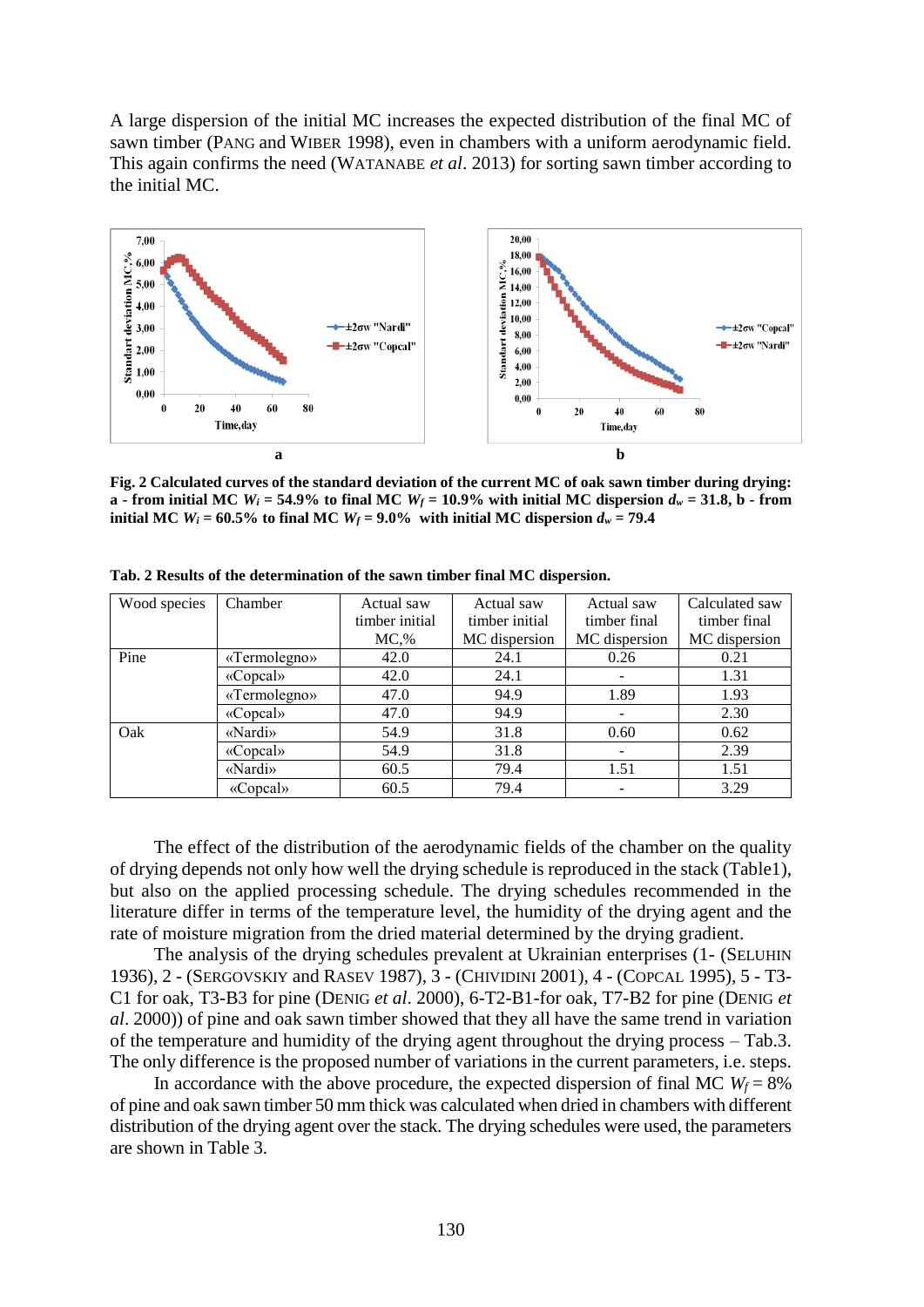The national standard for determining the quality of drying DSTU 4921: 2008 regulates the magnitude of the variance of the final moisture for the first category of quality of drying  $\pm 2\sigma_{W_f} = \pm 1,0\%$  and  $\pm 2\sigma_{W_f} = \pm 1,5\%$  for the second category of quality drying.

| W,%       | Schedule 1     |                        | Schedule 2   |                        | Schedule 3<br>Schedule 4 |               | Schedule 5              |                             | Schedule 6   |                        |                |                        |
|-----------|----------------|------------------------|--------------|------------------------|--------------------------|---------------|-------------------------|-----------------------------|--------------|------------------------|----------------|------------------------|
|           | $t, \degree C$ | $\varphi, \frac{0}{0}$ | $t, \circ C$ | $\varphi, \frac{0}{2}$ | $t, \degree C$           | $\varphi, \%$ | $t, \circ C$            | $\varphi, \sqrt[0]{\delta}$ | $t, \circ C$ | $\varphi, \frac{0}{0}$ | $t, \degree C$ | $\varphi, \frac{0}{2}$ |
|           |                |                        |              |                        |                          |               | Pine saw timbers, 50 mm |                             |              |                        |                |                        |
| >40       |                |                        |              |                        |                          |               |                         |                             | 43           | 83                     | 54             | 90                     |
| $40 - 35$ | 49             | 80                     | 52           | 84                     | 55                       | 72            | 60                      | 81                          | 43           | 83                     | 54             | 90                     |
| $35 - 30$ | 52             | 70                     | 55           | 72                     | 55                       | 72            | 63                      | 65                          | 43           | 78                     | 54             | 84                     |
| $30 - 25$ | 53             | 60                     | 55           | 72                     | 63                       | 50            | 67                      | 65                          | 49           | 70                     | 60             | 81                     |
| $25 - 20$ | 59             | 44                     | 55           | 72                     | 70                       | 45            | 67                      | 50                          | 54           | 52                     | 66             | 67                     |
| $20 - 15$ | 61             | 39                     | 70           | 33                     | 70                       | 40            | 72                      | 35                          | 60           | 32                     | 71             | 42                     |
| < 15      | 63             | 33                     | 70           | 33                     | 75                       | 25            | 75                      | 25                          | 71           | 25                     | 71             | 25                     |
|           |                |                        |              |                        | Oak saw timbers, 50 mm   |               |                         |                             |              |                        |                |                        |
| >40       | 46             | 80                     |              |                        |                          |               |                         |                             | 43           | 94                     | 38             | 87                     |
| 40-35     | 49             | 75                     | 43           | 89                     |                          |               |                         |                             | 43           | 94                     | 38             | 87                     |
| $35 - 30$ | 51             | 70                     | 47           | 83                     | 40                       | 86            | 50                      | 72                          | 43           | 83                     | 43             | 80                     |
| $30 - 25$ | 57             | 55                     | 47           | 83                     | 45                       | 80            | 51                      | 60                          | 49           | 70                     | 43             | 58                     |
| $25 - 20$ | 60             | 45                     | 49           | 79                     | 50                       | 64            | 54                      | 45                          | 54           | 43                     | 49             | 40                     |
| $20 - 15$ | 63             | 30                     | 53           | 64                     | 55                       | 46            | 57                      | 32                          | 60           | 20                     | 54             | 16                     |
| < 15      | 63             | 30                     | 61           | 38                     | 63                       | 30            | 60                      | 28                          | 71           | 26                     | 66             | 23                     |

**Tab. 3 Parameters of the drying schedules used for calculating (W, % - saw timber current MC ; t, °C temperature of the drying agent ; φ, % - humidity of the drying agent).**

From the results of the calculation given in Table 4 and 5, it can be seen that it is possible to dry pine and oak sawn timber with a small dispersal of initial moisture in a chamber with the best aerodynamic parameters by any of the schedules considered. It can be expected that the quality of drying will correspond to the first or second quality categories. In this case, the determining factor in selection the schedule can be the minimum duration of the process. In the "Copcal" chamber, high quality of drying in the second category can provide the two gentlest schedules with a considerable processing time.

| Tab.4. Results of calculations of the expected dispersal of the final MC $_{\pm 2\sigma_w}$ of pine sawn timber 50 mm |  |
|-----------------------------------------------------------------------------------------------------------------------|--|
| thick dried by different schedules in chambers of different manufacturers.                                            |  |

| <b>Initial moisture</b> | <b>Initial MC dispersion</b> | <b>Drying schedules</b> |           |                  |                      |           |           |
|-------------------------|------------------------------|-------------------------|-----------|------------------|----------------------|-----------|-----------|
| content $W_i$ %         | $d_{\rm Wi}$                 | 1                       | 2         | 3                | 4                    | 5         | 6         |
| 42.3                    | 24.1                         | Chamber «Termolegno»    |           |                  |                      |           |           |
|                         |                              | $\pm 1.5$               | $\pm 1.5$ | $\pm$ 1.4        | $\pm$ 1.4            | $\pm 1.0$ | $\pm 1.2$ |
|                         |                              | 9*                      | 10        | 15               | 10                   | 18        | 17        |
|                         |                              |                         |           | Chamber «Copcal» |                      |           |           |
|                         |                              | $\pm$ 3.0               | $\pm 2.7$ | $\pm 2.5$        | $\pm 2.6$            | $\pm 1.9$ | $\pm 2.0$ |
|                         |                              | $9*$                    | 10        | 15               | 10                   | 18        | 17        |
| 47.0                    | 94.9                         |                         |           |                  | Chamber «Termolegno» |           |           |
|                         |                              | $\pm 1.9$               | $\pm 1.8$ | $\pm 1.6$        | $\pm 1.7$            | $\pm$ 1.4 | $\pm 1.5$ |
|                         |                              | $11*$                   | 11        | 16               | 12                   | 19        | 18        |
|                         |                              |                         |           | Chamber «Copcal» |                      |           |           |
|                         |                              | $\pm$ 3.3               | $\pm$ 3.1 | $\pm$ 3.0        | $\pm$ 3.2            | $\pm 2.6$ | ± 2.9     |
|                         |                              | $11*$                   | 11        | 16               | 12                   | 19        | 18        |
| * time, day             |                              |                         |           |                  |                      |           |           |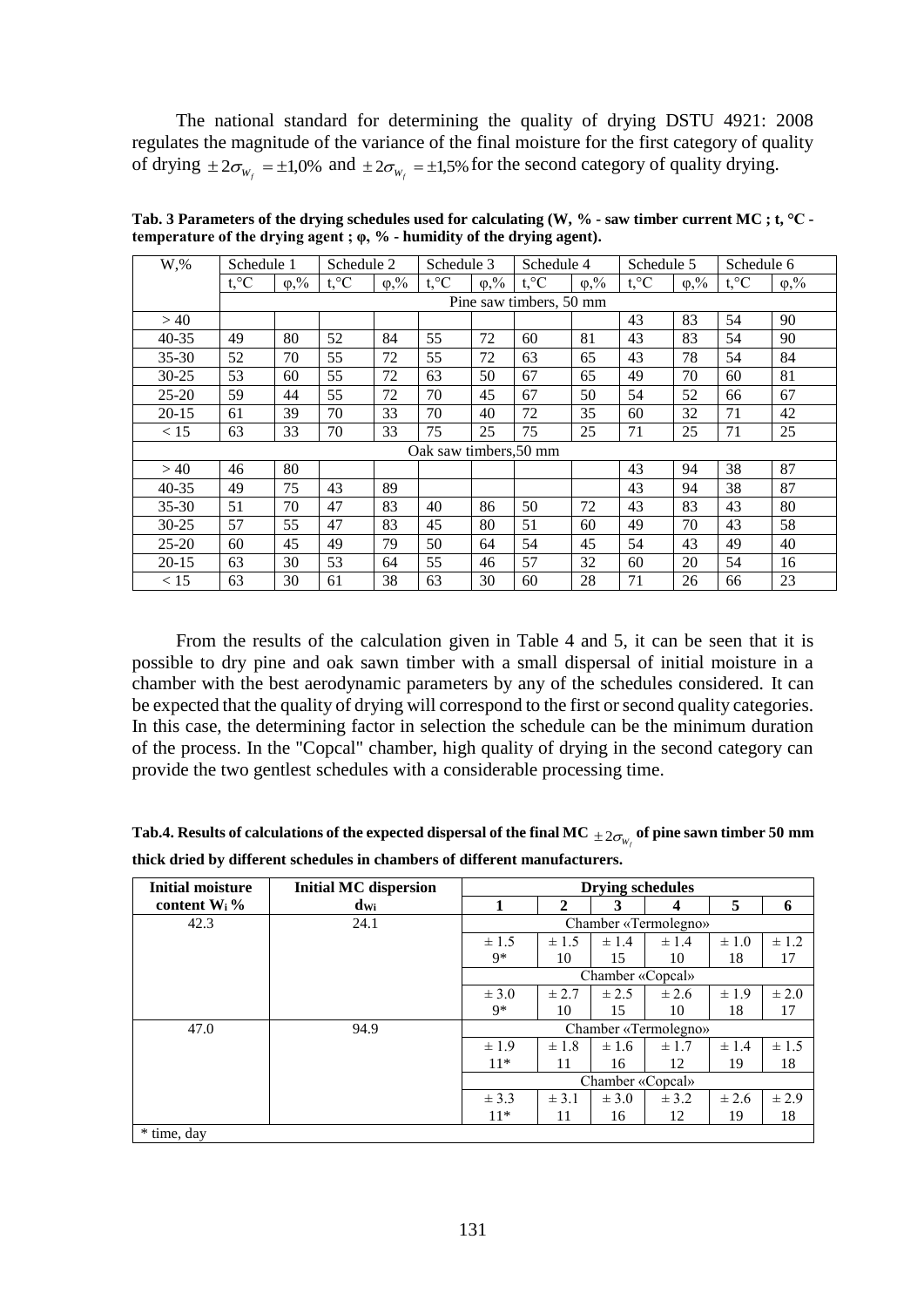| <b>Initial moisture</b> | <b>Initial MC dispersion</b> | <b>Drying schedules</b> |           |           |                  |           |           |
|-------------------------|------------------------------|-------------------------|-----------|-----------|------------------|-----------|-----------|
| content $W_i$ %         | $d_{\rm Wi}$                 | 1                       | 2         | 3         | 4                | 5         | 6         |
| 54.9                    | 31.8                         | Chamber «Nardi»         |           |           |                  |           |           |
|                         |                              | $\pm 1.0$               | $\pm$ 1.5 | $\pm$ 1.4 | $\pm$ 1.5        | $\pm$ 1.3 | $\pm$ 1.1 |
|                         |                              | 68*                     | 65        | 66        | 65               | 57        | 64        |
|                         |                              |                         |           |           | Chamber «Copcal» |           |           |
|                         |                              | $\pm 2.0$               | $\pm 2.2$ | $\pm 2.0$ | $\pm 2.3$        | $\pm 2.4$ | ± 2.2     |
|                         |                              | 68*                     | 65        | 66        | 65               | 57        | 64        |
| 60.5                    | 79.4                         | Chamber «Nardi»         |           |           |                  |           |           |
|                         |                              | $\pm$ 1.2               | $\pm$ 1.4 | $\pm$ 1.4 | $\pm$ 1.5        | $\pm$ 1.5 | $\pm$ 1.3 |
|                         |                              | $70*$                   | 68        | 67        | 66               | 60        | 68        |
|                         |                              |                         |           |           | Chamber «Copcal» |           |           |
|                         |                              | $\pm 2.0$               | $\pm 2.2$ | $\pm 2.3$ | $\pm 2.5$        | $\pm 2.3$ | $\pm 2.0$ |
|                         |                              | $70*$                   | 68        | 67        | 66               | 60        | 68        |
| * time, day             |                              |                         |           |           |                  |           |           |

Tab. 5. Results of calculations of the expected dispersal of the final MC  $\pm 2\sigma_{_{W_f}}$  of oak sawn timber **50 mm thick, when dried by different schedules in chambers of different manufacturers.**

If there is a wide dispersal of the initial moisture content of sawn timber, only two schedules can provide a high quality of drying in the "Termolegno" and "Nardi" chambers with the longest drying time. In a chamber with poor aerodynamics, obtaining sawn timber according to the second quality category is questionable.

# **CONCLUSIONS**

A method for selecting the drying schedule is proposed. It allows to select a rational schedule that will provide an optimal result, both in the quality of the dried saw timber and in the duration before the process is carried out.

An analysis of the results of calculating the variation in the final MC in the batch of material showed that the dispersion of the sawn timber initial MC has the greatest influence. High unevenness of the chamber's thermal field also contributes to an increase of the final MC dispersion. To obtain a batch of dried material with a uniform distribution of the final MC, it is necessary to take into account the ability of the chamber to distribute the drying agent evenly over the stack – a considerable spread of the air temperature leads to increase the process duration and cost. In order to avoid this it is necessary to estimate the quality of drying by the dispersion of the final moisture in the stack, before drying, in convectional chambers of different manufactures and to choose the schedule that will provide it.

#### **REFERENCES**

BEDELEAN, B. 2014. Comparative Analysis Between a Drying Kiln Designed with and without Top Baffles. In J.Indian Acad.Wood Sci. 11 (1): 39-44.

B[EDELEAN](http://apps.webofknowledge.com/DaisyOneClickSearch.do?product=WOS&search_mode=DaisyOneClickSearch&colName=WOS&SID=F195QS7xD8XPA3ZVMGm&author_name=Bedelean,%20B&dais_id=6463427&excludeEventConfig=ExcludeIfFromFullRecPage), B. 2017. Optimisation techniques to compare various selected drying schedules for larch timber. In European journal of wood and wood products.  $75(6)$ : 939–948.

B[ERROCAL](http://apps.webofknowledge.com/DaisyOneClickSearch.do?product=WOS&search_mode=DaisyOneClickSearch&colName=WOS&SID=F195QS7xD8XPA3ZVMGm&author_name=Berrocal,%20A&dais_id=2212009&excludeEventConfig=ExcludeIfFromFullRecPage), A., M[OYA](http://apps.webofknowledge.com/DaisyOneClickSearch.do?product=WOS&search_mode=DaisyOneClickSearch&colName=WOS&SID=F195QS7xD8XPA3ZVMGm&author_name=Moya,%20R&dais_id=414689&excludeEventConfig=ExcludeIfFromFullRecPage), R., B[OND](http://apps.webofknowledge.com/DaisyOneClickSearch.do?product=WOS&search_mode=DaisyOneClickSearch&colName=WOS&SID=F195QS7xD8XPA3ZVMGm&author_name=Bond,%20B&dais_id=781040&excludeEventConfig=ExcludeIfFromFullRecPage), B., R[ODRIGUEZ](http://apps.webofknowledge.com/DaisyOneClickSearch.do?product=WOS&search_mode=DaisyOneClickSearch&colName=WOS&SID=F195QS7xD8XPA3ZVMGm&author_name=Rodriguez-Solis,%20M&dais_id=6064836&excludeEventConfig=ExcludeIfFromFullRecPage)-SOLIS, M., M[UNOZ](http://apps.webofknowledge.com/DaisyOneClickSearch.do?product=WOS&search_mode=DaisyOneClickSearch&colName=WOS&SID=F195QS7xD8XPA3ZVMGm&author_name=Munoz,%20F&dais_id=2929787&excludeEventConfig=ExcludeIfFromFullRecPage), F., P[EREZ](http://apps.webofknowledge.com/DaisyOneClickSearch.do?product=WOS&search_mode=DaisyOneClickSearch&colName=WOS&SID=F195QS7xD8XPA3ZVMGm&author_name=Perez,%20D&dais_id=2827847&excludeEventConfig=ExcludeIfFromFullRecPage), D. 2017. Schedule modification of drying rate to decrease the drying time of juvenile *Tectona grandis* L. wood. In Wood and fiber science.  $49(4)$ :  $373-385$ .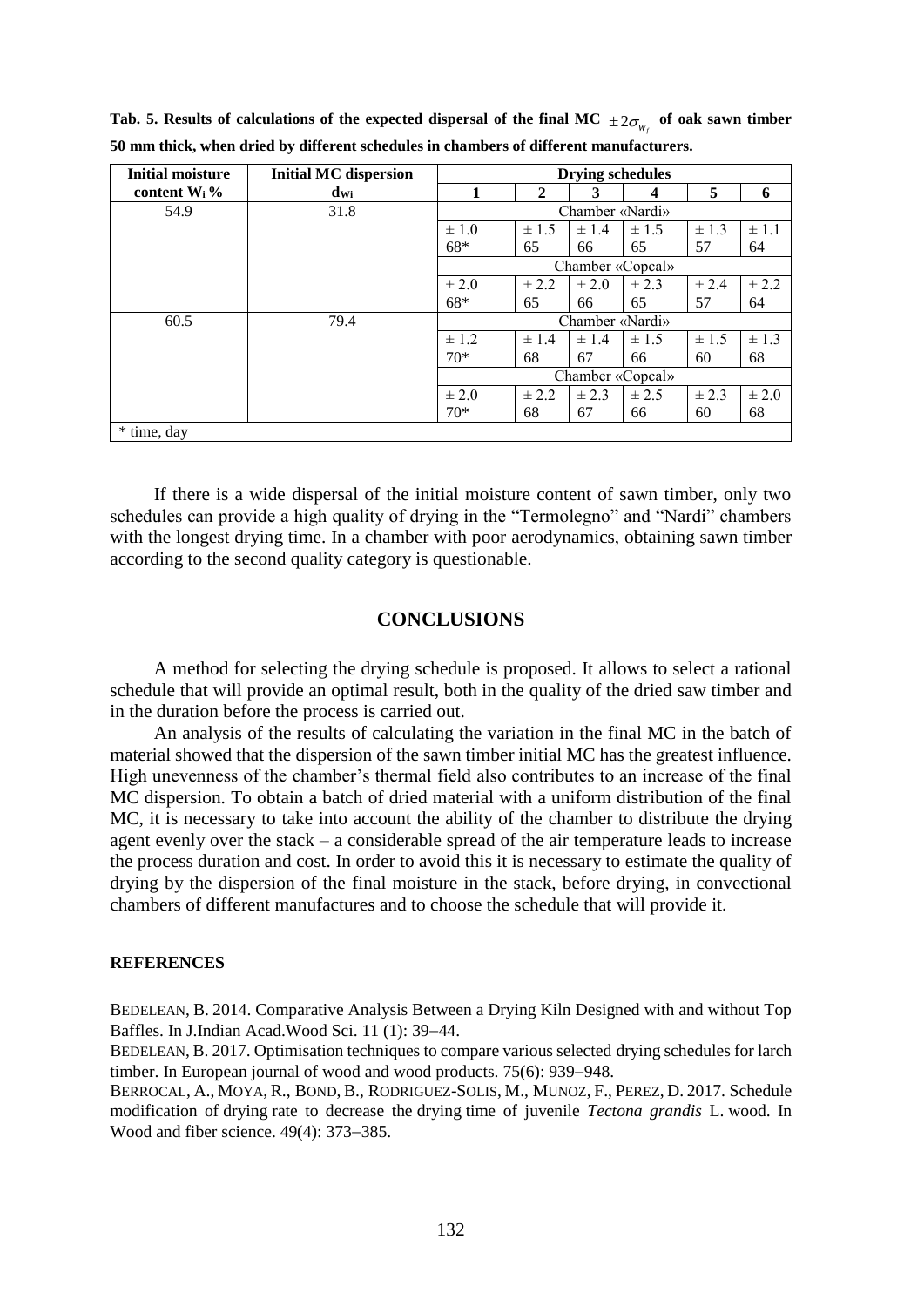C[ANDEL](http://apps.webofknowledge.com/OneClickSearch.do?product=WOS&search_mode=OneClickSearch&excludeEventConfig=ExcludeIfFromFullRecPage&colName=WOS&SID=E3Icd65INtUjHJj4efV&field=AU&value=Candel-Perez,%20D)-PEREZ, D., LO, [Y.H.](http://apps.webofknowledge.com/OneClickSearch.do?product=WOS&search_mode=OneClickSearch&excludeEventConfig=ExcludeIfFromFullRecPage&colName=WOS&SID=E3Icd65INtUjHJj4efV&field=AU&value=Lo,%20YH), B[LANCO](http://apps.webofknowledge.com/OneClickSearch.do?product=WOS&search_mode=OneClickSearch&excludeEventConfig=ExcludeIfFromFullRecPage&colName=WOS&SID=E3Icd65INtUjHJj4efV&field=AU&value=Blanco,%20JA), J.A., CHIU, [C.M.](http://apps.webofknowledge.com/OneClickSearch.do?product=WOS&search_mode=OneClickSearch&excludeEventConfig=ExcludeIfFromFullRecPage&colName=WOS&SID=E3Icd65INtUjHJj4efV&field=AU&value=Chiu,%20CM), C[AMARERO](http://apps.webofknowledge.com/OneClickSearch.do?product=WOS&search_mode=OneClickSearch&excludeEventConfig=ExcludeIfFromFullRecPage&colName=WOS&SID=E3Icd65INtUjHJj4efV&field=AU&value=Camarero,%20JJ), J.J., DE A[NDRES](http://apps.webofknowledge.com/OneClickSearch.do?product=WOS&search_mode=OneClickSearch&excludeEventConfig=ExcludeIfFromFullRecPage&colName=WOS&SID=E3Icd65INtUjHJj4efV&field=AU&value=de%20Andres,%20EG), E.G., I[MBERT](http://apps.webofknowledge.com/OneClickSearch.do?product=WOS&search_mode=OneClickSearch&excludeEventConfig=ExcludeIfFromFullRecPage&colName=WOS&SID=E3Icd65INtUjHJj4efV&field=AU&value=Imbert,%20JB), J.B., C[ASTILLO](http://apps.webofknowledge.com/OneClickSearch.do?product=WOS&search_mode=OneClickSearch&excludeEventConfig=ExcludeIfFromFullRecPage&colName=WOS&SID=E3Icd65INtUjHJj4efV&field=AU&value=Castillo,%20FJ), F.J. 2018. Drought-Induced Changes in Wood Density Are Not Prevented by Thinning in Scots Pine Stands. In Forests. 9(1).

CIVIDINI, R. 2001. Conventional Kiln-Drying of Lumber. Milan : Nardi S.P.A., 64 p.

COPCAL. Manual of Kiln Dryer Mod 4001 PGR, 1995, 16 s.

DARABI, H., ZOMORODIAN, A., AKBARI, M.Y., LORESTANI, A.N. 2015. Design a Cabinet Dryer with two Geometric Configurations Using CFD. In J.Food Sci. Nechnol. 52(1): 359–366.

DENIG, J., WENGERT, E.M., SIMPSON, W.T. 2000. Drying Hardwood Lumber: Forest Products Laboratory Madison, Wisconsin, 2000. 138 p.

DSTU 4921: 2008. Saw Timbers. Assessment of Drying Quality, 2009.

DZURENDA, L., DELIISKI, N. 2012. Drying of Beech Timber in Chamber Drying Kilns by Regimes Preserving the Original Color of Wood. Acta Facultatis Xylologiae Zvolen, 54(1): 33–42.

DZURENDA, L., DELIISKI, N. 2012. Convective drying of beech lumber without color changes of wood. In Drvna industrija. 63(2) 95-103.

FELLER, M.N. 1980. The Consideration of the Influence of Random Hydraulic Conductivity Coefficient and Random Initial Humidity on the Process of Moisture Movement During Lumber Drying. In book Scientific and Technological Progress in the Wood Industry, 1980. p. 97–140.

H[ERMAWAN](http://apps.webofknowledge.com/DaisyOneClickSearch.do?product=WOS&search_mode=DaisyOneClickSearch&colName=WOS&SID=E3Icd65INtUjHJj4efV&author_name=Hermawan,%20A&dais_id=3657818&excludeEventConfig=ExcludeIfFromFullRecPage), A., F[UJIMOTO](http://apps.webofknowledge.com/DaisyOneClickSearch.do?product=WOS&search_mode=DaisyOneClickSearch&colName=WOS&SID=E3Icd65INtUjHJj4efV&author_name=Fujimoto,%20N&dais_id=781281&excludeEventConfig=ExcludeIfFromFullRecPage), N., S[AKAGAMI](http://apps.webofknowledge.com/DaisyOneClickSearch.do?product=WOS&search_mode=DaisyOneClickSearch&colName=WOS&SID=E3Icd65INtUjHJj4efV&author_name=Sakagami,%20H&dais_id=2436102&excludeEventConfig=ExcludeIfFromFullRecPage), H. 2012. Effects of High-Temperature and Low-Humidity Pretreatment on the Drying Properties of Sugi Boxed-Heart Timber with Black-Colored Heartwood. In Drying technology.  $30(7)$ : 780–786.

KEEY, R., LANGRISH, A., WALKER, J. 2000. Kiln-Drying of Lumber. Berlin, Germany, 2000. 326 p. KLEMENT I., VILKOVSKA T. 2015. The influence of drying characteristics and quality of spruce timber with content of reaction wood. Acta Facultatis Xylologiae Zvolen, 57(1): 75**-**82.

KRECHETOV, I. 1949. Wood drying. Moscow, Russia, 1949. 527 p.

M[ILIC](http://apps.webofknowledge.com/DaisyOneClickSearch.do?product=WOS&search_mode=DaisyOneClickSearch&colName=WOS&SID=E3Icd65INtUjHJj4efV&author_name=Milic,%20G&dais_id=4646648&excludeEventConfig=ExcludeIfFromFullRecPage), G., K[OLIN](http://apps.webofknowledge.com/DaisyOneClickSearch.do?product=WOS&search_mode=DaisyOneClickSearch&colName=WOS&SID=E3Icd65INtUjHJj4efV&author_name=Kolin,%20B&dais_id=4910753&excludeEventConfig=ExcludeIfFromFullRecPage), B. 2017. Influence of duration of the conditioning process on the reduction of case-hardening level in kiln-dried beech and oak lumber. In Drying technology,  $26(10)$ :  $1225-1231$ . PANG, S., WIBER, P. 1998. Model Predicted and CT Scanned Moisture Distribution in a *Pinus Radiata* Board During Drying. In Holz als Roh-und Werstoff, 56: 9–14.

PINCHEVSKA, О.О. 2008. Resource Saving Convection Saw Timber Drying Technology with Setting Indices of Drying Quality. Unpublished report, Kyiv, Ukraine, 300 p.

PINCHEVSKA, O., SPIROCHKIN, A., SEDLIACIK, J., OLIYNYK, R. 2016. Quality Assessment of Lumber after Low Temperature Drying from the View of Stochastic Process Characteristics. In Wood Research, 61(6): 871-884.

SCHEPASCHENKO, D., SHVIDENKO, A., USOLTSEV, V., LAKYDA, P., LUO, Y., VASYLYSHYN, R., LAKYDA, I., MYKLUSH, Y., SEE, L., MCCALLUM, I., FRITZ, S., KRAXNER, F., OBERSTEINER, M. 2017. A dataset of forest biomass structure for Eurasia. Scientific Data 4, 170070 (2017). DOI:10.1038/sdata.2017.70.

S[CHNABEL](http://apps.webofknowledge.com/DaisyOneClickSearch.do?product=WOS&search_mode=DaisyOneClickSearch&colName=WOS&SID=E3Icd65INtUjHJj4efV&author_name=Schnabel,%20T&dais_id=1202461&excludeEventConfig=ExcludeIfFromFullRecPage), T., H[UBER](http://apps.webofknowledge.com/DaisyOneClickSearch.do?product=WOS&search_mode=DaisyOneClickSearch&colName=WOS&SID=E3Icd65INtUjHJj4efV&author_name=Huber,%20H&dais_id=3777659&excludeEventConfig=ExcludeIfFromFullRecPage), H., P[ETUTSCHNIGG](http://apps.webofknowledge.com/DaisyOneClickSearch.do?product=WOS&search_mode=DaisyOneClickSearch&colName=WOS&SID=E3Icd65INtUjHJj4efV&author_name=Petutschnigg,%20A&dais_id=581672&excludeEventConfig=ExcludeIfFromFullRecPage), A. 2017. Modelling and simulation of deformation behavior during drying using a concept of linear difference method. In Wood science and technology.  $51(3): 463 - 473.$ 

SELUHIN, N.S. 1936. Wood Drying L. 1936. 553 p.

SERGOVSKIY, P.S., RASEV, A.I. 1987. Hydrothermal Treatment and Preservation of Wood, Moscow, Russia, 1987. 360 p.

SOKOLOV, P. 1968. Wood drying, Moscow, Russia, 1968. 368 p.

SOKOLOVSKYY Y., SHYMANSKYI V., LEVKOVYCH M. 2016. Mathematical modeling of nonisotermal moisture transfer and visco-elastic deformation in the materials with fractal structure. In XI-th International scientific and technical conference: computer science and information technologies CSIT, Lviv, Ukraine: 91-95.

TIEMANN, H. 1917. The kiln Drying of Lumber, 1917. 319 p.

W[ATANABE](http://apps.webofknowledge.com/DaisyOneClickSearch.do?product=WOS&search_mode=DaisyOneClickSearch&colName=WOS&SID=E3Icd65INtUjHJj4efV&author_name=Watanabe,%20K&dais_id=103621&excludeEventConfig=ExcludeIfFromFullRecPage), K., K[ORAI](http://apps.webofknowledge.com/DaisyOneClickSearch.do?product=WOS&search_mode=DaisyOneClickSearch&colName=WOS&SID=E3Icd65INtUjHJj4efV&author_name=Korai,%20H&dais_id=1125560&excludeEventConfig=ExcludeIfFromFullRecPage), H., K[OBAYASHI](http://apps.webofknowledge.com/DaisyOneClickSearch.do?product=WOS&search_mode=DaisyOneClickSearch&colName=WOS&SID=E3Icd65INtUjHJj4efV&author_name=Kobayashi,%20I&dais_id=73510&excludeEventConfig=ExcludeIfFromFullRecPage), I., Y[ANAGIDA](http://apps.webofknowledge.com/DaisyOneClickSearch.do?product=WOS&search_mode=DaisyOneClickSearch&colName=WOS&SID=E3Icd65INtUjHJj4efV&author_name=Yanagida,%20T&dais_id=1078120&excludeEventConfig=ExcludeIfFromFullRecPage), T., T[OBA](http://apps.webofknowledge.com/DaisyOneClickSearch.do?product=WOS&search_mode=DaisyOneClickSearch&colName=WOS&SID=E3Icd65INtUjHJj4efV&author_name=Toba,%20K&dais_id=3821841&excludeEventConfig=ExcludeIfFromFullRecPage), K., M[ITSUI](http://apps.webofknowledge.com/DaisyOneClickSearch.do?product=WOS&search_mode=DaisyOneClickSearch&colName=WOS&SID=E3Icd65INtUjHJj4efV&author_name=Mitsui,%20K&dais_id=18912452&excludeEventConfig=ExcludeIfFromFullRecPage), K. 2017. Estimation of Drying Time for Air-drying of Logs and Evaluation of Log Properties Affecting Drying Characteristics of Logs Using a Hierarchical Bayesian Model. In Mokuzai Gakkaishi. 63(2): 63–72.